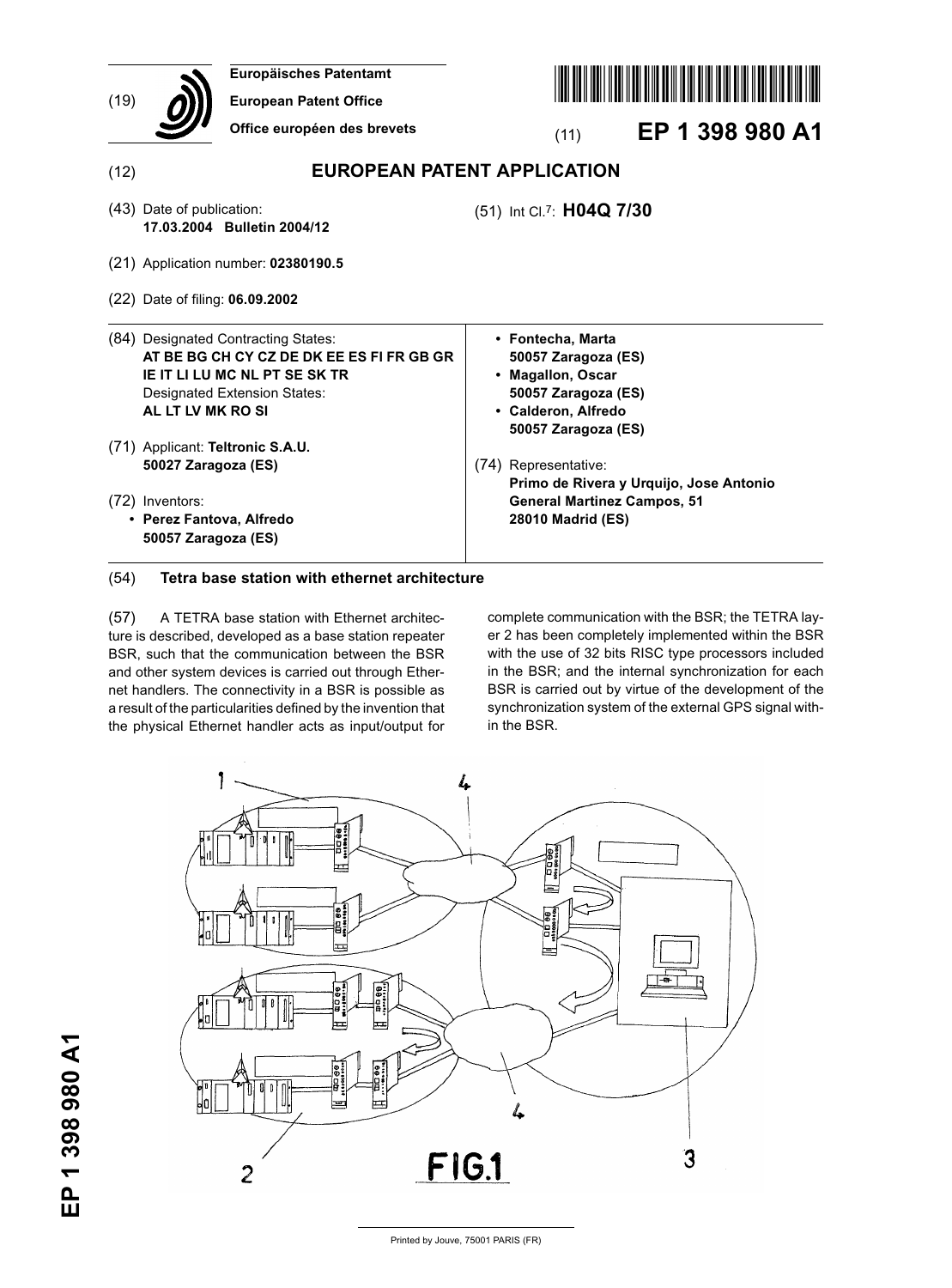*5*

*20*

*25*

*30*

## **Description**

### **Object of the Invention**

**[0001]** The present invention refers to a TETRA base station with Ethernet architecture, which provides essential novelty features and significant advantages with respect to the known and used means for the same purposes in the current state of the art.

**[0002]** More specifically, the invention proposes the development of a TETRA (TErrestrial Trunked RAdio) infrastructure known as NEBULA, and for the purpose of which a TETRA Base Station (TBS) has been developed, identified as Base Station Repeater (BSR), whose objective is to communicate with other components of the TETRA, NEBULA system, this communication being performed between the BSR and the other devices through Ethernet handlers.

**[0003]** The field of application of the invention is comprised within the industrial sector dedicated to manufacturing general communications devices.

## **Background of the Invention**

**[0004]** Generally, a wide variety of communications devices are known for a wide range of applications. Specifically, mobile communications have experienced a rapid evolution, currently being incorporated in the majority of the sectors of the art.

**[0005]** In this sense, the TETRA standard has been a very valuable tool for manufacturers and users of these devices by providing a set of options by means of which significant improvements in communications have been obtained.

*35 40 45 50* **[0006]** As mentioned, multiple devices are known in the state of the art which are applicable to the telecommunications sector: Specifically, international patent application document number PCT WO 01/45335 proposes a call routing method in a telecommunications system which uses at least one mobile services switching center and at least one connected base station, a connection thereby being established through mobile stations with the mobile services switching center, through the base station, by means of using a first signaling protocol predetermined in the connection by radio. The telecommunication system also comprises a data transmission network in which the data is transmitted in packets in accordance with a specific protocol for the data transmission network, as well as a server which communicates with the mobile services switching center and the data network in packets, as from which a communication is established through the data network in packets and the server and mobile services switching center.

## **SUMMARY OF THE INVENTION**

**[0007]** The present invention has a fundamental objective of developing a TETRA Base Station with Ethernet architecture, and to do so, it develops a TETRA infrastructure which incorporates a base station repeater whose hardware includes two physical drivers for preventing the possibility of redundancy. These drivers permit using the Ethernet 802.3 standard for 10 or 100 Mbps, thus permitting the use of common Ethernet switchers on the networking market in order to carry out the connections between the system's different modules. On the other hand, as particularities of the invention, it

*10 15* also proposes implementing the TETRA layer 2 within the base station repeater (BSR), as well as using a GPS synchronization system within said station due to the TETRA standard synchronization requirements between the different base station repeaters, which permits using the Ethernet interface for the connection be-

tween the system's different devices by not originating from the connection synchronization.

**[0008]** As can be understood, the invention differs from the known art in both the protocols used for the connections through Ethernet and in the manner of implementing the TETRA layer 2, as well as in the manner of carrying out the internal synchronization for each station repeater as from the external GPS signal, the latter being features which have not been foreseen by the document of the prior art.

#### **Brief Description of the Drawings**

**[0009]** The drawings accompanying the present description show the following:

Figure 1 shows a blocks diagram of the BSR connectivity with the Nebula system, in which the connections in BSR are Ethernet connections, and the network lines are also Ethernet connections;

Figure 2 graphically shows the planes used for the BSR communication with other components within the Nebula system;

Figure 3 schematically shows the distribution of TETRA layers between the BSR and the Nebula system Central Node Controller (CNC), and

Figure 4 also shows a schematic representation of the division of worlds between the BSR and other Nebula components in relation to the synchronized systems.

#### **Detailed Description of the Invention**

**[0010]** Below, a detailed description of the preferred embodiment of the present invention will be made, making reference for this to the figures in the drawings, when necessary.

**[0011]** As defined at the beginning of the description, the objective of the invention consists of developing a TETRA infrastructure, specifically a Tetra Base Station

*55*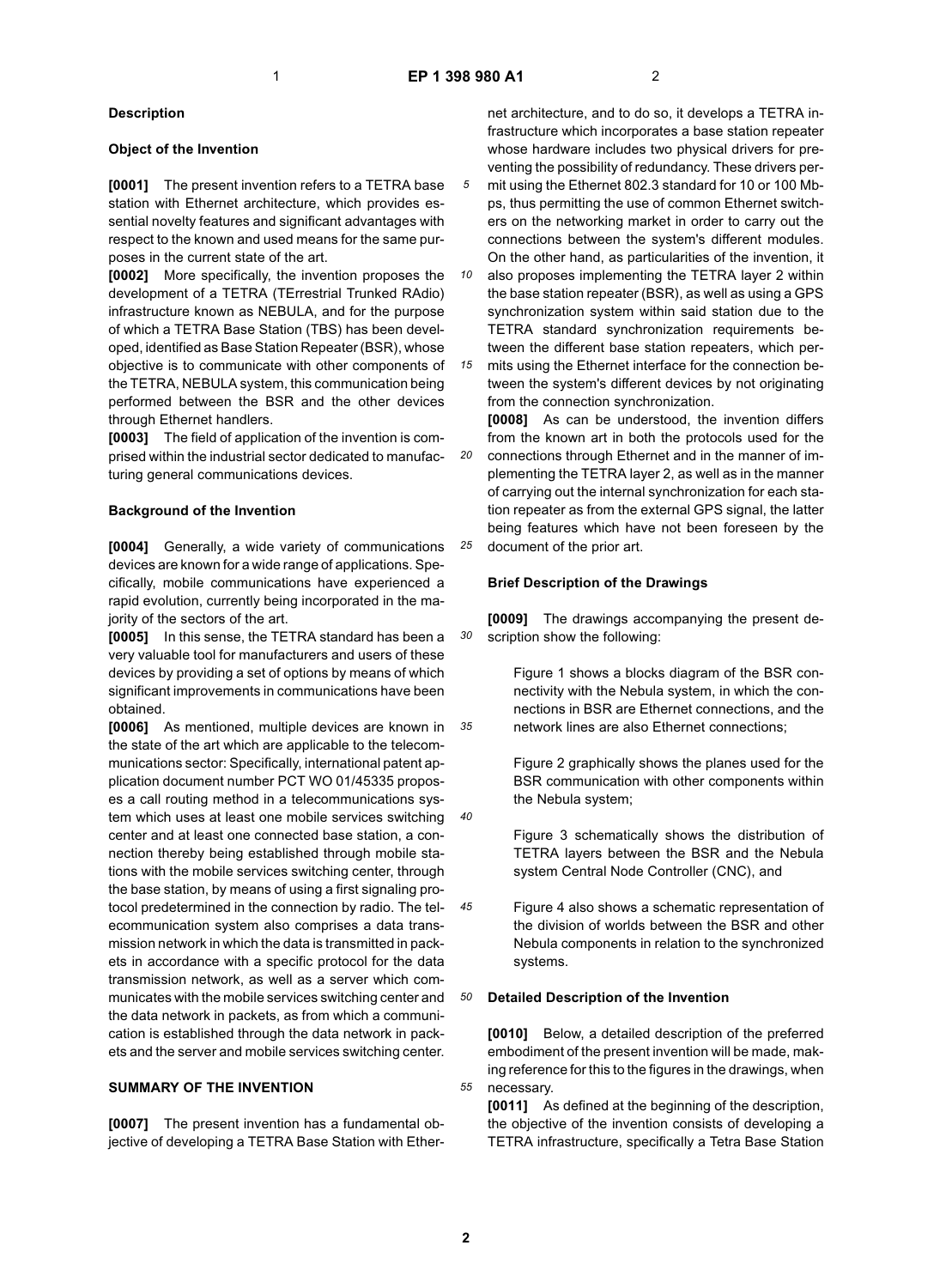*5*

*10*

*15*

*20*

*25*

*30*

*35*

*40*

*45*

*50*

*55*

(TBS), in which the physical TETRA layer is located, and in which each manufacturer can introduce the rest of the TETRA layers defined in said standard. Specifically, the name used for this TBS in the Nebula system is Base Station Repeater (BSR), and its function is to communicate with other Nebula system components, this communication being performed by means of Ethernet handlers, as previously indicated.

**[0012]** In this sense, if looking at the graphic appearing in figure 1 of the drawings, the graphic representation of a blocks diagram can be seen, representative of the BSR 1 connectivity with other Nebula system components 2, using network connections and network lines for this purpose, which are Ethernet connections, through suitable communication protocols 4. A central node controller 3 includes, in a known manner, the switching control node (CNC).

**[0013]** According to the particular features of the invention, the Ethernet connectivity in a BSR is possible as a result of:

- **-** The physical Ethernet handler, which acts as input/ output for complete communication with the BSR;
- **-** The TETRA layer 2 implemented in its entirety within the BSR, and
- **-** The internal synchronization for each BSR as from the external GPS signal.

**[0014]** The previously explained concepts, together with the advantages provided by the system, will be developed below with the help of figures 2 to 4 of the attached drawings.

**[0015]** Thus, in the first place, in reference to the physical Ethernet handler, it means that the BSR is using the Ethernet 802.3 standard for a speed of 10 or 100 Mbps. Each BSR has two physical handlers included in its hardware for preventing the possibility of redundancy. This means that in order to make the connectivity between the different modules in the Nebula system, it is only necessary to use a normal Ethernet switcher on the networking market.

**[0016]** According to figure 2, it can be seen that three planes 5, 6, 7 have been defined for establishing communications as from the BSR, a control plane 5, a maintenance plane 6, and a user's plane 7, respectively. The control plane 5 is encapsulated on Internet protocol IP and (UDP 5a/ TCP 5b). Plane U includes proprietary TUP protocol 7a (TETRA User Plane), in which the problem of overspending is reduced to a minimum. Lastly, the maintenance plane 6, encapsulated on IP (UDP 6a/ TCP 6b), permits the standardized services to be used in the IP (Internet Protocol) world, with the use of, for example:

- http (6c): for programming the parameters;
- **\*** ftp (6d): for updating the software of the different processors;
- **\*** telnet (6e); for performing maintenance traces, and

snmp (6f): for controlling the remote BSR alarms and indicators.

**[0017]** According to another feature of the invention, the BSR has completely implemented layer 1 and layer 2. According to the TETRA standard, three layers are described, of those which layer 1 and layer 2 must be synchronized with the TETRA frame formation TDMA structure, while layer 3 can be asynchronous in relation to the TETRA TDMA frame formation.

**[0018]** Figure 3 shows the distribution of the TETRA layers between the BSR 10 and the CNC 11 in the Nebula system. The complete implementation of layer 1 (with no specific numerical reference) and layer 2 (indicated with numerical reference 9) proposed by the in-

vention is possible as a result of the use of 32 bits RISC processors included in the BSR 10, since it is necessary to carry out an arduous job with the BSR processor in order to carry out the complete layer 2 (reference 9) within it.

**[0019]** In the figure, it can be seen that the connection between the BSR 10 with the central node controller 11 is carried out through the communication planes defined in figure 2, which act as Ethernet interface, and which have been identified in their entirety with numerical reference 8. The sub-blocks appearing inside of each block 8, 10, 11, are identified as follows:

- 8a: NTL SAP, Nebula TETRA LLC service access point 9a: LMAC
- 9b: TMV SAP
- 9c: UMAC
- 9d: TMA-SAP
- 9e: TMB-SAP
- 9f: TMC-SAP
- 9g: LLC, Logic link control
- 9h: MC, Main control
- 9i: TMD-SAP
- 11a: CMCE, Circuit mode control entity;
- 11b: MM, Mobility management;
- 11c: SDNCP (PDP) IP, Sub-network dependent convergence protocol;
- 11d: M&C, Maintenance and control
- 11e: BLE, Base link entity

**[0020]** Now making reference to the third particularity of the invention which was previously mentioned, it is important to take into account that the TETRA standard is very exact with the synchronization between the different BSRs, which means that it is necessary to transmit with two different BSRs in the same quarter symbol, approximately 13.18 µs. This is necessary if the Roaming and Handover functions defined in the TETRA standard are required.

**[0021]** Said capacity is possible as a result of the use of a development of the GPS synchronization system within the BSR, For this reason, it is possible to use the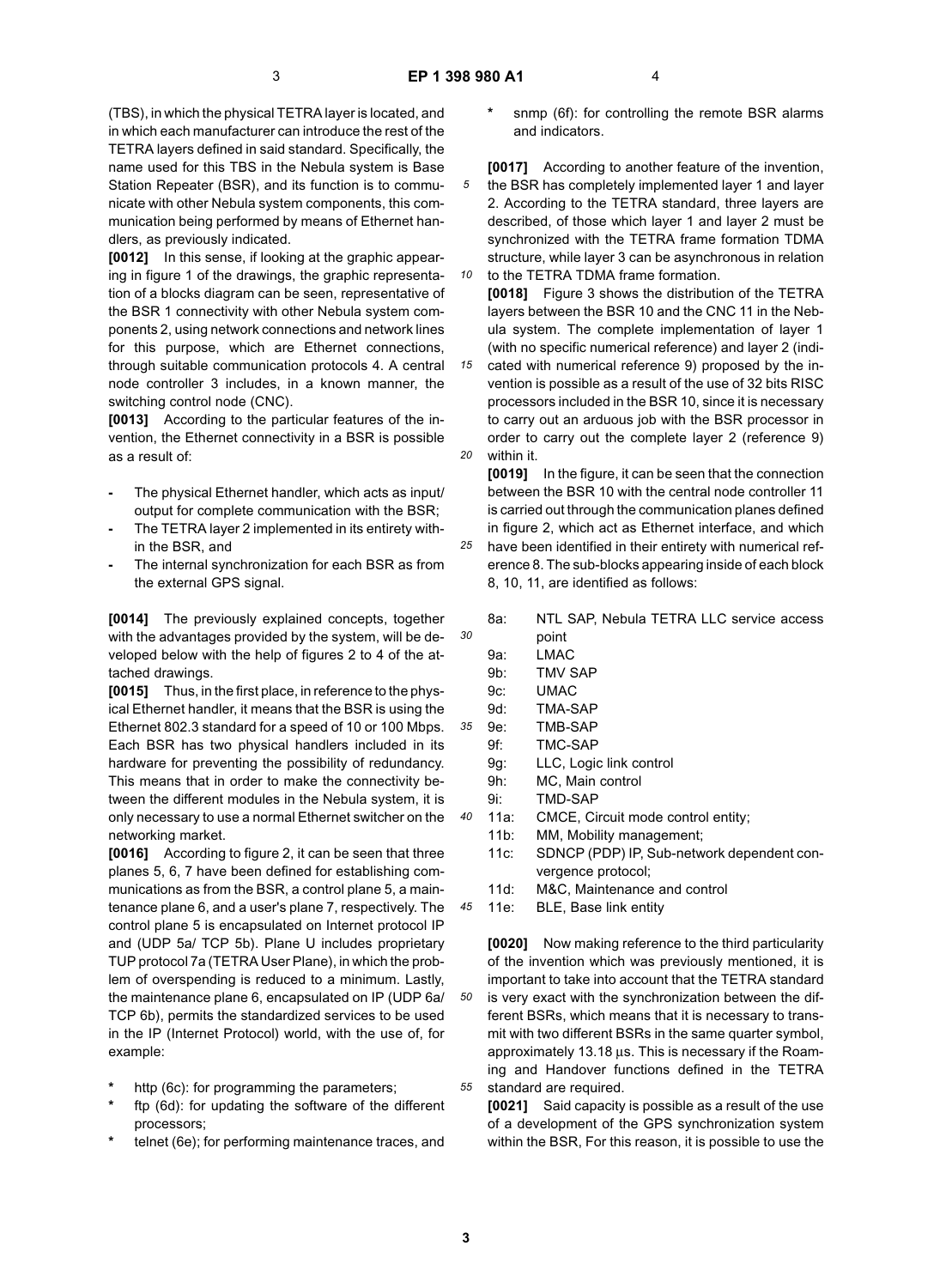*5*

*10*

*20*

Ethernet interface as the interface for connecting the BSR with other Nebula devices, since the synchronization does not come from the connection.

**[0022]** Figure 4 shows the division of worlds between the BSR and other Nebula components in relation to the synchronized systems. The figure shows SBS stations 12, 13, each one of which includes respective BSR modules 12a, 12b; 13a, 13b, as well as internal synchronism plates 14. Both SBS stations 12, 13 appear related with an asynchronous system 14,constituted of a central node controller (CNC) which includes the switching control node (SNC) 14a.

*15* **[0023]** As can be understood, the preceding corresponds only to one preferred embodiment of the invention, due to which it should not be understood from a limiting point of view, but rather only illustrative, it therefore being susceptible to modifications likewise comprised within the scope of the invention, defined by the following claims.

## **Claims**

- *25* **1.** TETRA base station with Ethernet architecture, for communicating a base station repeater (BSR) with other components of the Nebula system through Ethernet handlers, which is **characterized in that** the Ethernet connectivity in a BSR is carried out as a result of:
	- **-** a physical Ethernet handler acting as input/output for the complete communication with the BSR;
	- **-** the TETRA layer 2 has been implemented in its entirety within the BSR, and
	- **-** an internal synchronization is provided for each BSR as from the external GPS signal.
- *40 45* **2.** TETRA base station according to claim 1, **characterized in that** each BSR includes two physical handlers in its hardware for preventing the possibility of redundancy, such that the connectivity between the different modules is carried out with the use of only one normal Ethernet switcher of the networking market.
- *50 55* **3.** TETRA base station according to claim 1 or 2, **characterized in that** three communications planes are defined between the BSR and other components of the system, namely, a control plane (5), encapsulated on Internet protocol IP and (UDP/TCP); a maintenance and control plane (6), with TUP proprietary protocol, in which the problem of overspending is reduced to a minimum; and a maintenance plane (7), encapsulated on Internet protocol IP, in which the standardized services of said IP protocol are used.
- **4.** TETRA base station according to claim 1, **characterized in that** the implementation of the entire TETRA layer 2 in the BSR, together with layer 1, is carried out with the use of 32 bits RISC processors included in said BSR.
- **5.** TETRA base station according to claim 1, **characterized in that** the internal synchronization capacity for each BSR is obtained by virtue of a development of the synchronization system of the external GPS signal within the BSR.

*30*

*35*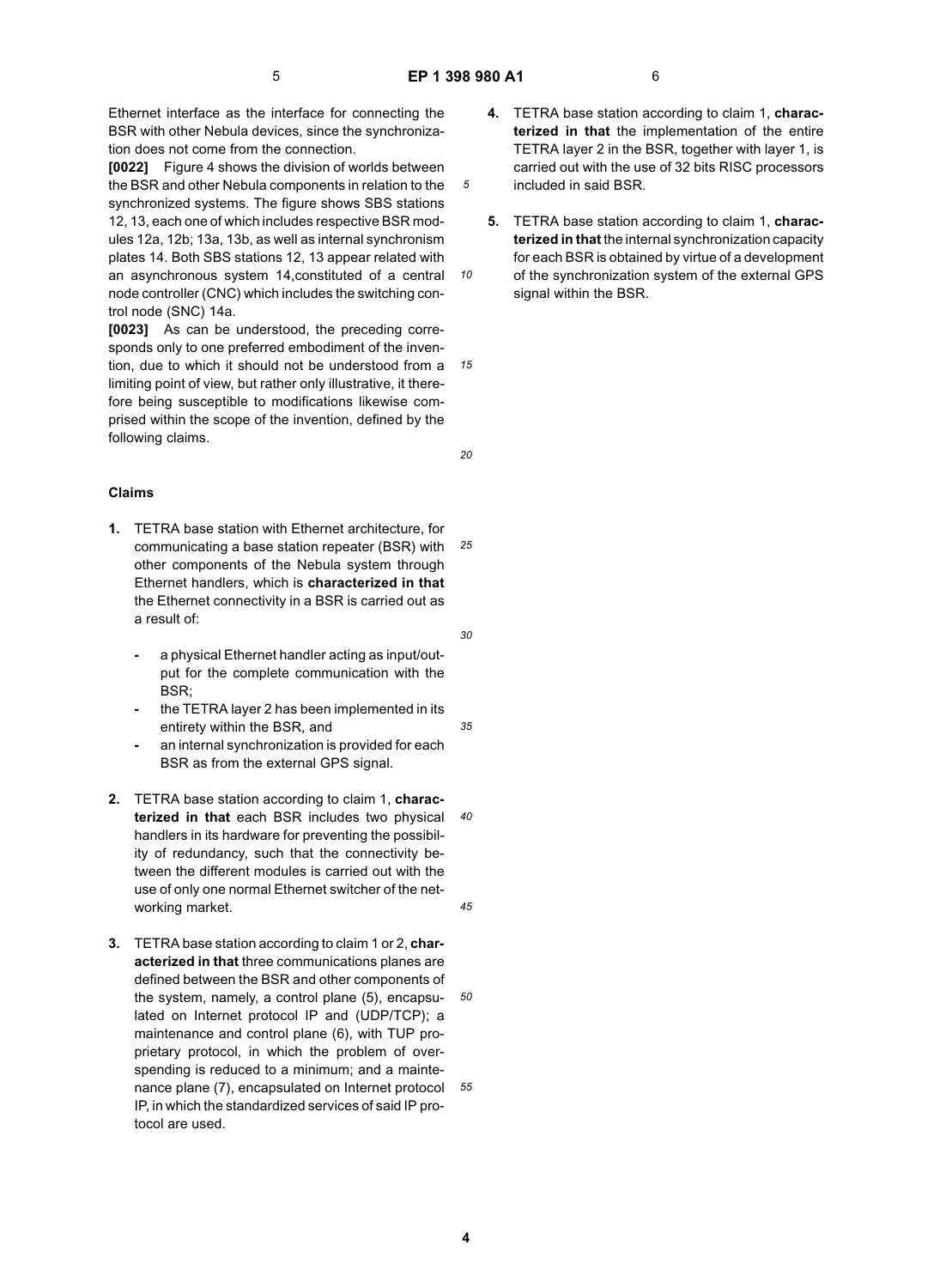



FIG.2

 $\hat{\mathcal{A}}$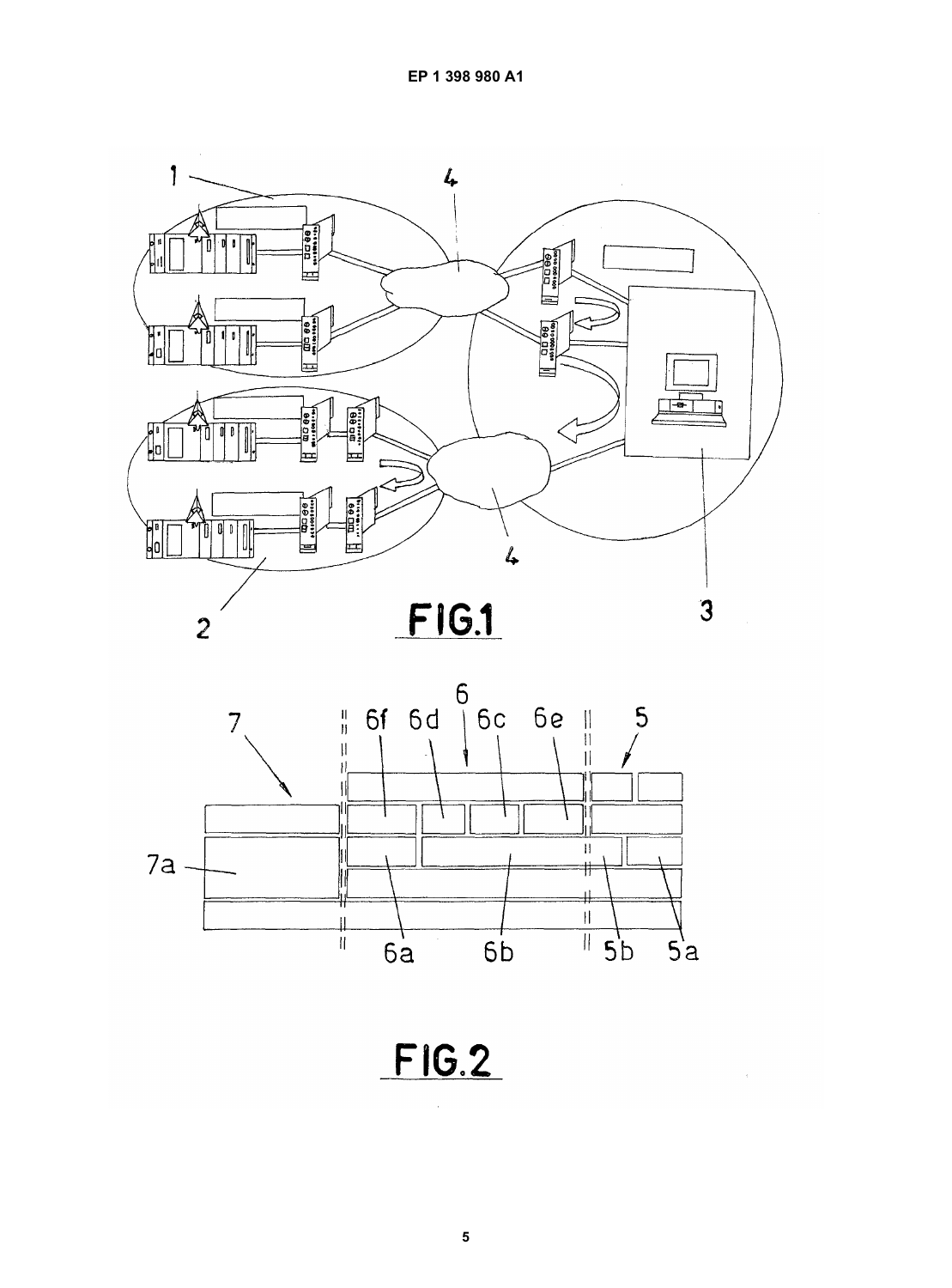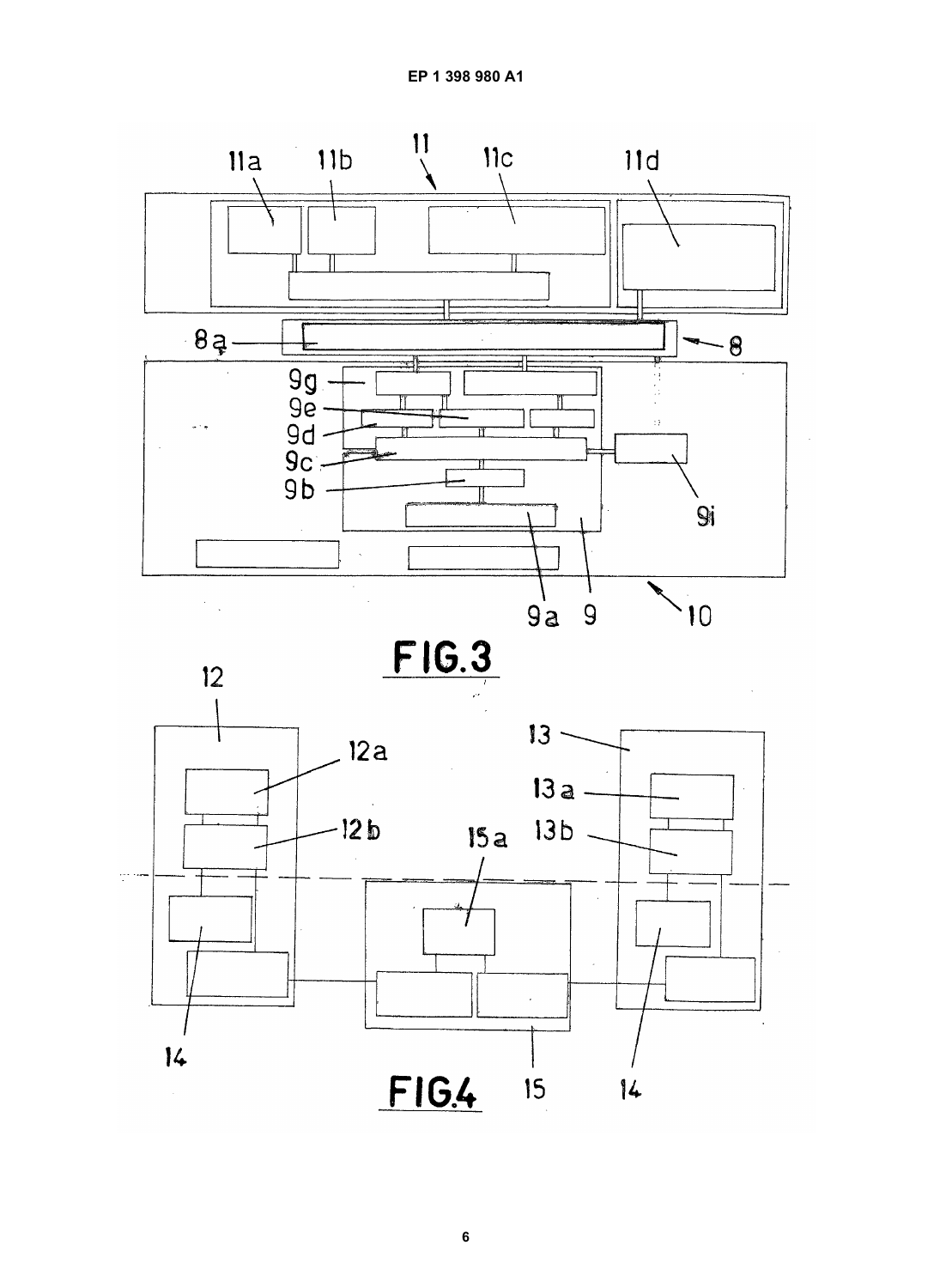

European Patent Office

# **EUROPEAN SEARCH REPORT**

**Application Number** EP 02 38 0190

|                                                                                                                                                                                              |                                                                                                                                                                                                                                                       | DOCUMENTS CONSIDERED TO BE RELEVANT                                                                                                                                                                                                                                            |                      |                                                                                 |  |  |
|----------------------------------------------------------------------------------------------------------------------------------------------------------------------------------------------|-------------------------------------------------------------------------------------------------------------------------------------------------------------------------------------------------------------------------------------------------------|--------------------------------------------------------------------------------------------------------------------------------------------------------------------------------------------------------------------------------------------------------------------------------|----------------------|---------------------------------------------------------------------------------|--|--|
| Category                                                                                                                                                                                     | Citation of document with indication, where appropriate,<br>of relevant passages                                                                                                                                                                      |                                                                                                                                                                                                                                                                                | Relevant<br>to claim | <b>CLASSIFICATION OF THE</b><br>APPLICATION (Int.CI.7)                          |  |  |
| D,Y                                                                                                                                                                                          | WO 01 45335 A (NOKIA NETWORKS OY.)<br>21 June 2001 (2001-06-21)<br>* abstract; figures 1-6 *<br>* page 21, line 24 - line 30 *                                                                                                                        |                                                                                                                                                                                                                                                                                | $1 - 5$              | H04Q7/30                                                                        |  |  |
| Υ                                                                                                                                                                                            | US 6 005 884 A (COOK ET AL.)<br>21 December 1999 (1999-12-21)<br>* abstract; figure 1 *                                                                                                                                                               | $\star$ column 12, line 38 - column 13, line 7 $\star$                                                                                                                                                                                                                         | $1 - 5$              |                                                                                 |  |  |
| A                                                                                                                                                                                            | US 6 243 367 B1 (HUSSAIN)<br>5 June 2001 (2001-06-05)<br>* abstract; figure 3 *                                                                                                                                                                       | $*$ column 5, line 43 - column 6, line 51 $*$                                                                                                                                                                                                                                  | ı                    |                                                                                 |  |  |
| A                                                                                                                                                                                            | GB 2 366 161 A (MOTOROLA INC.)<br>27 February 2002 (2002-02-27)<br>* abstract; figures $1-3,5$ *<br>* page 7, line 25 - page 8, line 25 *                                                                                                             | * page 12, line 18 - page 13, line 29 *                                                                                                                                                                                                                                        | $1 - 5$              |                                                                                 |  |  |
| A                                                                                                                                                                                            | WO 00 24165 A (EXCEL SWITCHING CORP.)<br>27 April 2000 (2000-04-27)<br>* abstract; figures 1,5,6 *<br>* page 5, line 22 - page 7, line 26 *                                                                                                           |                                                                                                                                                                                                                                                                                | $1 - 5$              | <b>TECHNICAL FIELDS</b><br>(Int.CI.7)<br><b>SEARCHED</b><br>H040<br><b>H04L</b> |  |  |
| A                                                                                                                                                                                            | US 2001/001268 A1 (MENON ET AL.)<br>17 May 2001 (2001-05-17)<br>* abstract; figures 1,29 *<br>* page 27, left-hand column, line 1 - line<br>$10 *$                                                                                                    | 1                                                                                                                                                                                                                                                                              |                      |                                                                                 |  |  |
| US 2002/123365 A1 (THORSON ET AL.)<br>Α<br>5 September 2002 (2002-09-05)<br>* abstract; figures 49-51 *<br>* page 31, right-hand column, paragraph<br>623 - paragraph 630 $\star$<br>$-/- -$ |                                                                                                                                                                                                                                                       |                                                                                                                                                                                                                                                                                | $1 - 5$              |                                                                                 |  |  |
|                                                                                                                                                                                              | The present search report has been drawn up for all claims                                                                                                                                                                                            |                                                                                                                                                                                                                                                                                |                      |                                                                                 |  |  |
|                                                                                                                                                                                              | Place of search<br>BERLIN                                                                                                                                                                                                                             | Date of completion of the search<br>19 March 2003                                                                                                                                                                                                                              |                      | Examiner<br>Danielidis, S                                                       |  |  |
|                                                                                                                                                                                              | CATEGORY OF CITED DOCUMENTS<br>X: particularly relevant if taken alone<br>Y particularly relevant if combined with another<br>document of the same category<br>A: technological background<br>O : non-written disclosure<br>P : intermediate document | T: theory or principle underlying the invention<br>E: earlier patent document, but published on, or<br>after the filing date<br>D: document cited in the application<br>L: document cited for other reasons<br>& : member of the same patent family, corresponding<br>document |                      |                                                                                 |  |  |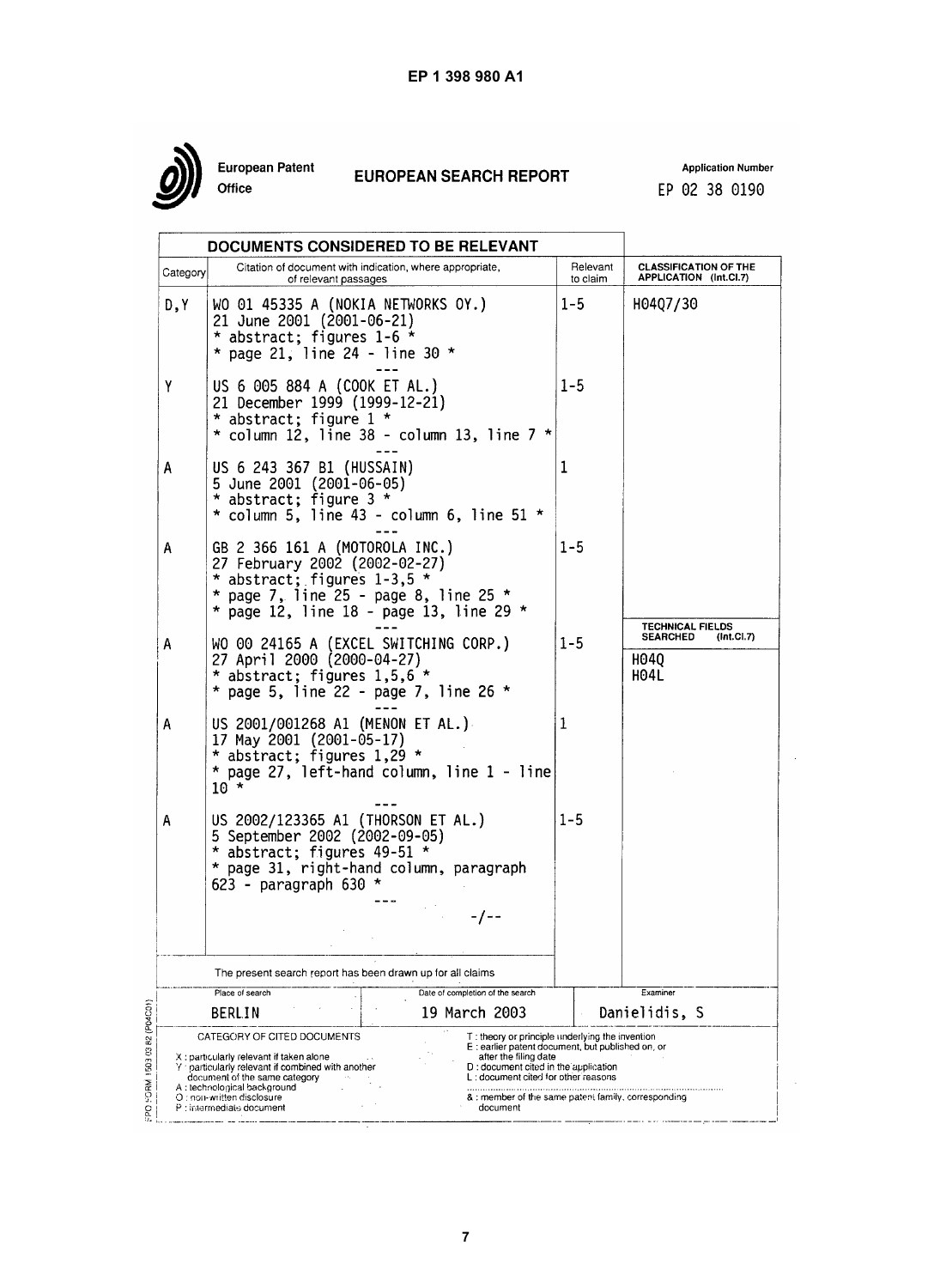

European Patent Office

# **EUROPEAN SEARCH REPORT**

**Application Number** EP 02 38 0190

|                                                                                                                                                                             | DOCUMENTS CONSIDERED TO BE RELEVANT                                                                                                |                                                                                                                               |                                                                                                                                                   |                                                          |  |  |
|-----------------------------------------------------------------------------------------------------------------------------------------------------------------------------|------------------------------------------------------------------------------------------------------------------------------------|-------------------------------------------------------------------------------------------------------------------------------|---------------------------------------------------------------------------------------------------------------------------------------------------|----------------------------------------------------------|--|--|
| Category                                                                                                                                                                    | Citation of document with indication, where appropriate,<br>of relevant passages                                                   |                                                                                                                               | Relevant<br>to claim                                                                                                                              | <b>CLASSIFICATION OF THE</b><br>APPLICATION (Int.CI.7)   |  |  |
| A                                                                                                                                                                           | WO 02 39772 A (IQ WIRELESS GMBH.)<br>16 May 2002 (2002-05-16)<br>* page 37, line 32 - page 38, line 10 *<br>* abstract; figure 1 * |                                                                                                                               | $\mathbf{1}$                                                                                                                                      |                                                          |  |  |
|                                                                                                                                                                             |                                                                                                                                    |                                                                                                                               |                                                                                                                                                   |                                                          |  |  |
|                                                                                                                                                                             |                                                                                                                                    |                                                                                                                               |                                                                                                                                                   | <b>TECHNICAL FIELDS</b><br>(Int.CI.7)<br><b>SEARCHED</b> |  |  |
|                                                                                                                                                                             |                                                                                                                                    |                                                                                                                               |                                                                                                                                                   |                                                          |  |  |
|                                                                                                                                                                             |                                                                                                                                    |                                                                                                                               |                                                                                                                                                   |                                                          |  |  |
|                                                                                                                                                                             |                                                                                                                                    |                                                                                                                               |                                                                                                                                                   |                                                          |  |  |
|                                                                                                                                                                             | The present search report has been drawn up for all claims                                                                         |                                                                                                                               |                                                                                                                                                   |                                                          |  |  |
|                                                                                                                                                                             | Place of search                                                                                                                    | Date of completion of the search<br>19 March 2003                                                                             |                                                                                                                                                   | Examiner                                                 |  |  |
|                                                                                                                                                                             | <b>BERLIN</b><br>CATEGORY OF CITED DOCUMENTS<br>X: particularly relevant if taken alone                                            | T: theory or principle underlying the invention<br>E : earlier patent document, but published on, or<br>after the filing date |                                                                                                                                                   | Danielidis, S                                            |  |  |
| Y: particularly relevant if combined with another<br>document of the same category<br>A: technological packground<br>O: non-written disclosure<br>P : intermediate document |                                                                                                                                    | document                                                                                                                      | D: document cited in the application<br>L: document cited for other reasons<br>& : member of the same patent family, corresponding<br><b>COLL</b> |                                                          |  |  |